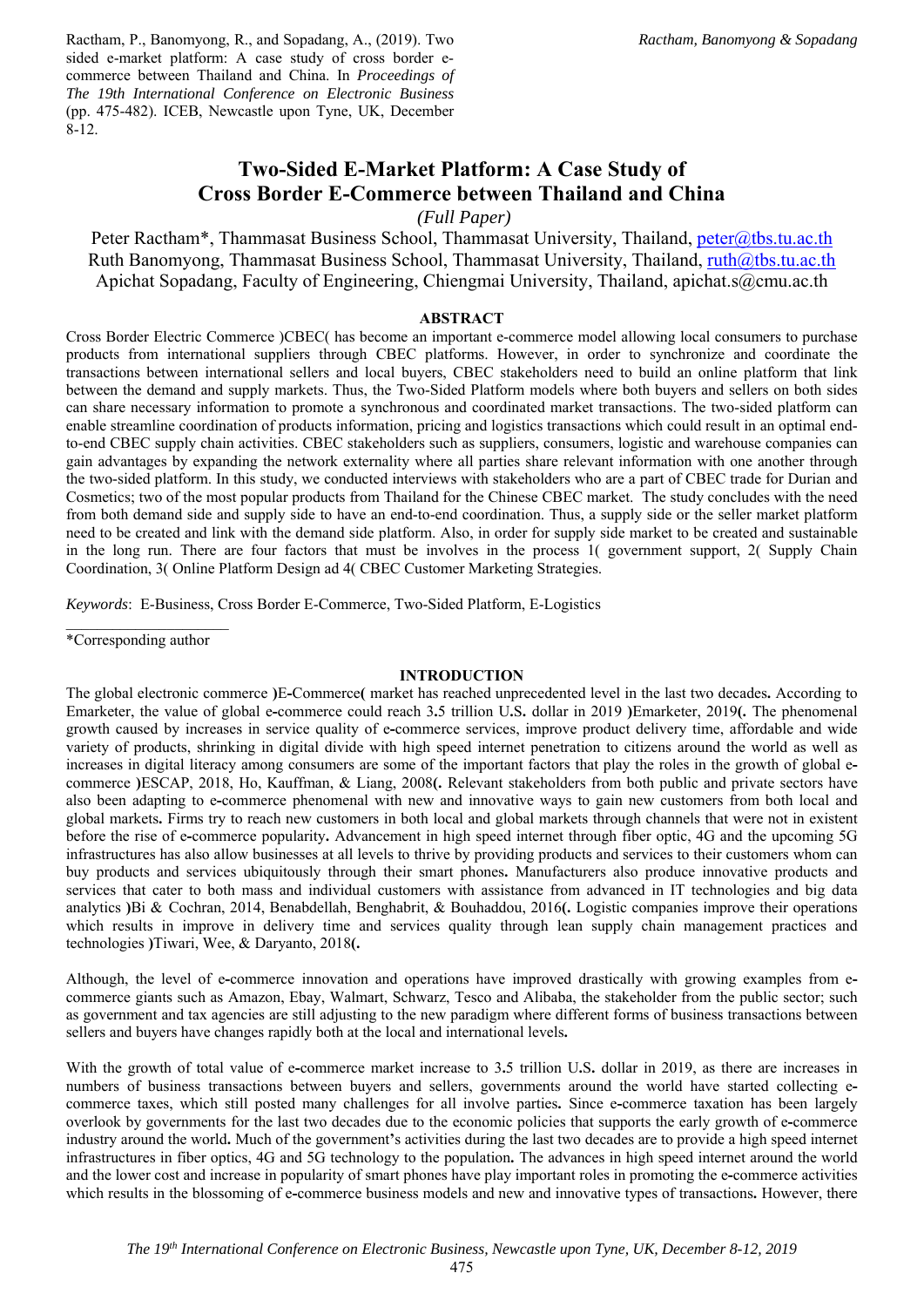are still many unresolved issues in regard to how e**-**commerce can affect the overall population**.** Issues such as sharing economy and its effects on society i**.**e**.** Uber and AirBnB and for an e**-**commerce industry in the issue of taxation or lack thereof**.** One of the most prevalent issue regarding business and tax is call Gray Market Economy which mean an economy that happen for the products that has been sold without relevant parties being charge the sale or import tax**.** Hence this loophole can be remedy with one type of e**-**commerce; Cross Border E**-**Commerce **)**CBEC**(.** 

# **Cross Border E**-**Commerce )CBEC(**

Cross Border Electronic Commerce **(**CBEC**)** is when consumers from one country buy products directly through online import channels from international sellers **(**Gomez, Martens, & Turlea, 2013). CBEC represent a true form of disintermediation of when the internet was introduced in the past. Buyers and sellers can conduct business transaction with one another without an intermediary party**.** It shows strong potential for both buyers and sellers to gain benefits from the business transaction conducted through CBEC channels**.** Sellers can expand their customers base beyond their local areas and search out to untapped market beyond their geographical border in an international market**.** Buyers can buy products or services from international market from the leisure of their own home or from their smart phone**.** Figure 1 shows the basic CBEC transactions between the buyers and sellers through an online CBEC platform**.** 



*Source*: Bingbing Chen, 2017

Figure 1: The basic CBEC transactions between the buyers and sellers through an online CBEC platform

Although worldwide value of Cross Border Electronic Commerce has grown significantly in recent years, its size is still relatively small when compare to the total value of the overall traditional E-Commerce industry. However, the CBEC market in China has been growing at a significant rate. China has one of the largest e-commerce markets in the world totally 1.03 USD trillion in 2018 )PwC Analysis, 2018(. Hence, the Chinese market has been very attractive for international entities to conduct their businesses especially through e-commerce channels. In 2018 CBEC generated RMB 7.6 trillion )US\$1.1 trillion(. By 2020, eMarketer projects that 25% of Chinese population will be shopping online for overseas products via cross-border ecommerce websites )eMarketer, 2019(. Also, the growing number of outbound Chinese tourists has also grown significantly in recent years, which subsequently increase the awareness in international products among Chinese consumers. This led to the increase in the demand from Chinese consumers to consume products from international markets such as cosmetics from Korea, high price brand name products from United States, luxury goods from Europe, fruit and herbal products from Thailand, etc. However, since CBEC is still relatively new to China e-commerce consumers, there are still unresolved issues that still need to be investigated and clarify to better understand the CBEC market.

Some of the prominent issues in regard to CBEC market is the alignments of CBEC online platform and its network externalities among relevant stakeholders. In short, how can CBEC market create linkages between network of suppliers, number of platforms, increase the network externalities, improve the logistic performances and dealing with various issues on CBEC taxation.

By connecting all the stakeholders from both demand and supply side through online CBEC network platforms then the trade and transactions of good and services from different market can be achieved )Yousefi, 2015(. Furthermore, by having a wellcoordinated CBEC market platform, the government can also collect tax from all transactions and subsequently can reduce the number of underground trade transactions or the gray market as well.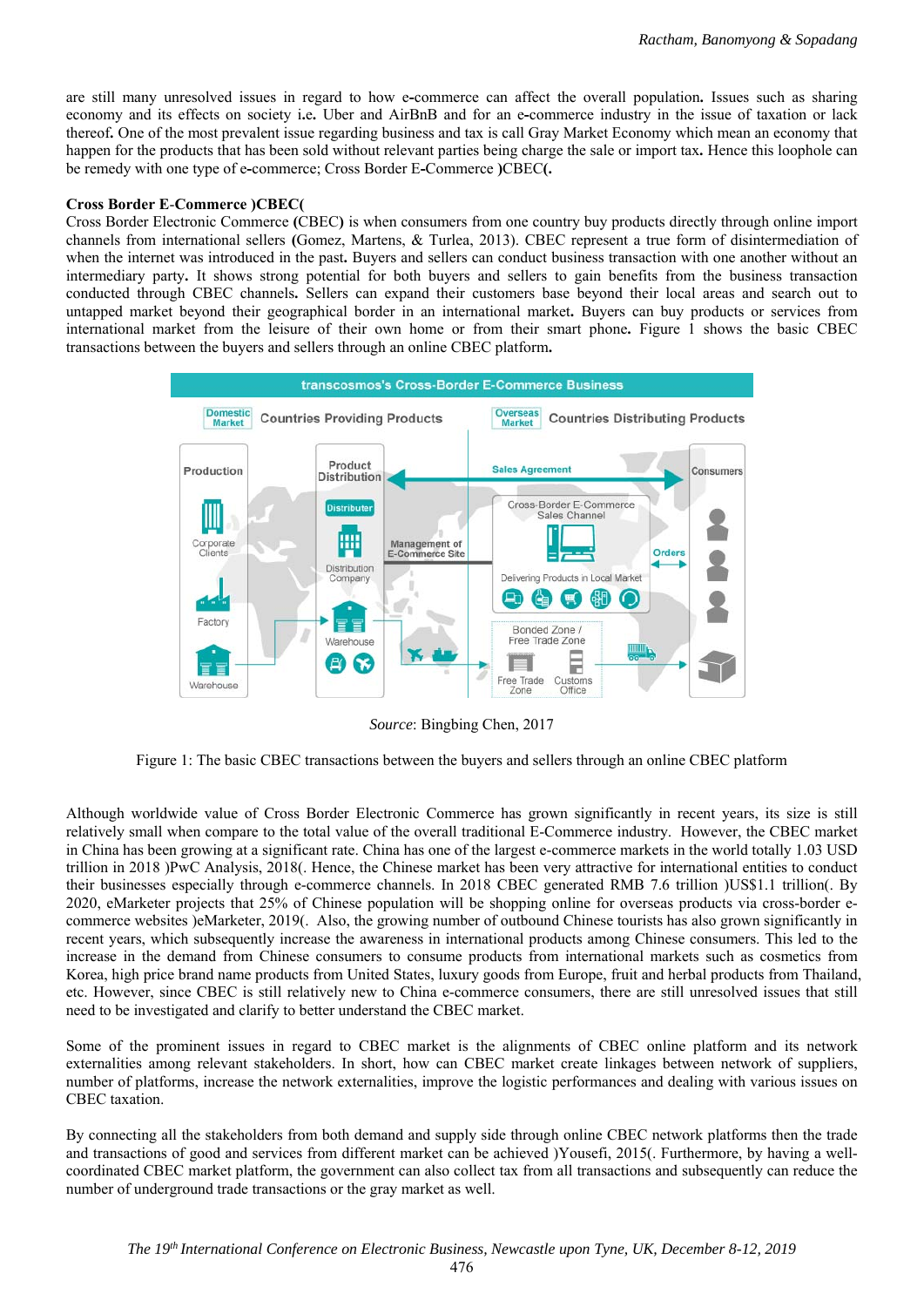In short, CBEC can potentially help lower Grey Market activities where importer import oversea products through cross border channels i.e. at the airports or immigration points in various borders without paying taxes. Some estimate the Grey Market to be worth tens of billions of dollars a year in China, meaning that authorities lose tremendous tax revenue on these transactions. The Chinese grey market is call Daigu. Daigu is a form of cross border commerce where Chinese sellers travel to another country often times in disguise as tourists. Once they come back to China, they would smuggle valuable products back to China without paying custom tax. The Daigu gray market has grown significantly in the last decade where Chinese travelers smuggle products back into china and sell it at the higher price without paying tax. A 2015 survey of Chinese online luxury shoppers found that 35% have used Daigou dealer to purchase luxury goods online, while only 7% used the website of the brand they are buying )Solca, 2015(. Therefore CBEC online platform can provide an official channel for local consumers to buy from reputable brands through CBEC online platform. In order for CBEC platform to be successful in the long run, the platform will need to build and sustain the synchronizations from both supply side i.e. international suppliers and demand side i.e. local customers. Hence a Two-Side Market Platforms need to be established for the ultimate benefit to all parties.

#### **Two-Sided Market Platform**

Two-sided market platform is an intermediary platform that provide a facilitating space or features that allow two groups of stakeholders to conduct business transactions )Wismer & Rasek, 2017(. In essence, the two-side market platform enable stakeholder to engage in exchange of good, services and information for all relevant parties. Some of the most popular examples of two-sided market platform is the one where a platform represent an intermediary between supplier and consumers. For example, as more merchant accept the use of e-payment for customer purchases, then more customers would be more likely to use e-payment for their purchases. Hence the more suppliers get involve in the market, the demand could potentially rise as well. Therefore two-side market platform rely heavily on Network effect and Network externality, which mean in order for the platform to become successful, both demand and supply sides need to have a good number of participants or network externality on their side.

In the case of CBEC in China the demand side or the CBEC online platforms market has grown significantly since their inceptions in 2013 and still show strong potentials to grow even more as more customers are buying more products from international market through CBEC platform. Currently, there are many CBEC platform available in China such as NetEase Koala, Alibaba Tmall and JD.com. )Lam, 2018(. Chinese government has also built strong infrastructure through highspeed internet penetrations, advance and affordable mobile smart phones usage rate, wide variety of supplier's startup through Taobao village and towns, as well as strong logistic system that can easily send products across the country within a short time period )Interview, logistic company(. Also, the Chinese government have been active in term of passing favorable laws to help promote CBEC market.

## **CBEC Pilot Zones**

By 2018, Chinese government have set up 13 CBEC pilot zones throughout China. These CBEC pilot zone have set up the bonded warehouses in both tier-1 and tier 2 cities. These zones are located in Shanghai, Hangzhou, Ningbo, Zenzhou, Chongqing, Guangzhou, Senzhen, Tienjin, Hefei, Chendu, Dalian, Qingdao and Suzhou. These bonded warehouses in the CBEC pilot zones act as distribution centers for CBEC products that has been sent to store in the warehouse from international entities. International entities can ship and store their products in the bonded warehouses and then sell their product through CBEC online platform. Once the customers make a purchase from CBEC platform, then they will be charge tax only when there is a purchase order. This allow the foreign entity to lower the risk of not selling their products. Also, Chinese government has made tax exemptions for Chinese consumer with a limited quota per year. In essence, the consumer does not have to pay import tax if they order under a certain limit per year. This strategy is applied for all Chinese consumer who buy from CBEC channels. By having bonded warehouses in different economic zones throughout china, the product delivery time Chinese consumers can be very efficient where CBEC customers often get their order within a short time period i.e. in 1-2 days after they made purchase on CBEC platform. These laws and strategies to help promote CBEC e-commerce to Chinese consumers. Figure 2 shows the CBEC pilot zones.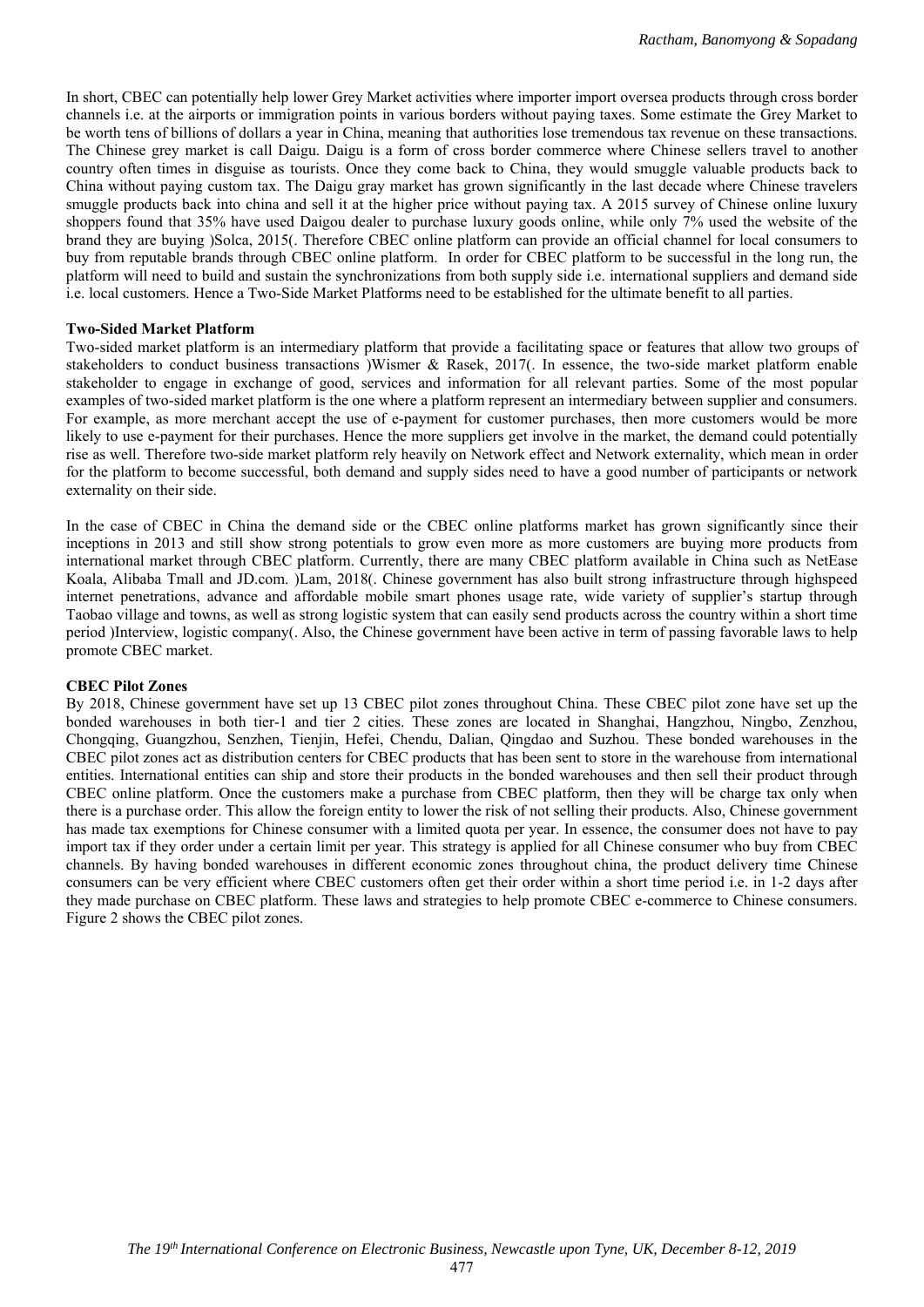

*Source*: Ecommerce Worldwide 2017 Figure 2: CBEC Pilots Zones

# **RESEARCH METHODOLOGY**

We conducted case study by employing field works interview, secondary data from stakeholders from both China and Thailand. The secondary data were from newspapers, official websites, national reports and internal company reports and documents that we attained from our interviews. A field works interview is suited to this type of study due to its exploratory nature. To fully analyze the details especially from resources from both countries as well as many involves stakeholders. We had to gather all the sources to make full understanding at both the micro and macro levels. Once we get both primary data from interviews and secondary from other sources, we started to transcribe the interviews and employ professional translation to ensure the validity of the data. Once. we finish the transcriptions we also ask three CBEC experts from China to verify the content to ensure that we have translate and transcribe everything correctly from the data set that we obtained during our data collection process. Once the three experts made confirmation with our data sources, we send each of the transcript to the interviewees that we interviewed for the final clarifications before we proceed with the data analysis procedures.

| Table 1: List of interviews.                                                              |                                           |                                                       |
|-------------------------------------------------------------------------------------------|-------------------------------------------|-------------------------------------------------------|
| Organization                                                                              | <b>Title</b>                              | <b>Products or Services</b>                           |
| Goldjet Logistics )China(                                                                 | <b>Business</b><br>Development<br>Manager | Medium size Logistic Company                          |
| Import Chamber<br><b>ASEAN</b><br>Fruits<br>of<br>Commerce<br>)Pingxiang, Nanning, China( | President and CIO                         | Fruit<br>Largest<br>Importer<br>Organization in China |
| CTI Logistics )Hong Kong(                                                                 | President                                 | Medium Size Logistic Company                          |
| NetEase Koala )China(                                                                     | Senior Business Development<br>Specialist | Largest CEBC Platform in China.                       |
| Thailand Chamber of Commerce )Thailand                                                    | President                                 | Thailand Chamber of Commerce                          |
| Kerry Express )Hong Kong(                                                                 | <b>CEO</b>                                | Large logistic company                                |

### **Case Analysis**

Although the demand side market in China has grown significantly in recent years, the supply side is still lacking in many aspects. In our case, Thai stakeholders such as exporters, local farmers, logistic companies and government agency do not have an online platform to showcase their products or services for the export goods to Chinese's CBEC market. Most exporters still operate on the silo-base by individually relying in traditional channels to export their goods. The products displays, marketing, and distributions channels are operating without an online platform. Therefore, the supply and demand is not in equilibrium where both sides need to work together to streamline the process.

We conducted a case study by interviewing relevant CBEC stakeholders from China, Hong Kong and Thailand**.** We also chose two of the most popular Thai products from Chinese customers who buy from Chinese CBEC online platforms**.** The two products are Durian and Cosmetics**.** These are the two products which has the most potential to expand their presence in the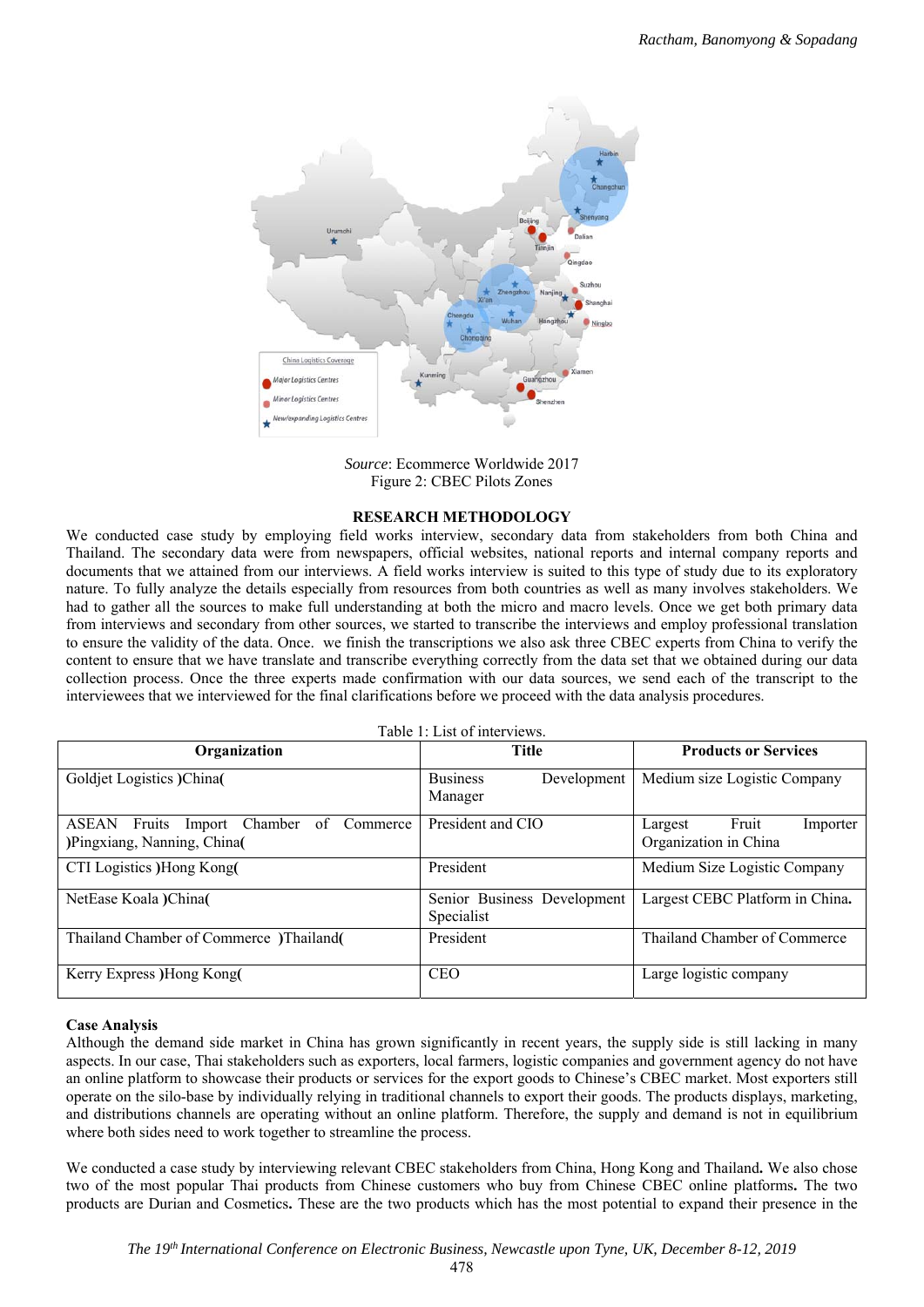Chinese market**.** However, there are still few brand selections from Thailand, so we investigated the possibility of exporting these untapped brands directly from Thai suppliers through the Chinese consumers through CBEC channels**.** First, we interviewed with the President of Thai Chamber of Commerce**.** We received the overview of exporting Thai products in China**.** 

Thai chamber of commerce has positioned themselves as a centralize organization to help promote the exporting of Thai product to international market and China is one of the most attractive markets according to their internal data analysis**.** They support Thai suppliers, famers, manufacturers and distributors to increase the number of exports to the Chinese market**.** 

Our interview resulted in the confirmation of the two of the most popular products; Durian and Cosmetics for the Chinese market**.** 

**"**Thailand export a lot of durian and durian related products to China each year**.** However, most durian products we sent to China are mostly the most popular type and well**-**known brands of durian like **'**Mhon Thong**'** and **'**Khan Yao**'.** We try to promote other types of durian through Trade Fairs in China every year**.** We hope to be able to export more durian to the Chinese market in the future**.** That is our goal**."** 

Another interview with ASEAN Fruits Import Chamber of Commerce in PingXiang, China; the largest fruit importer organization in China also confirm the demand for Thai fruits**.** The president of the PingXiang Chamber of Commerce stated**.** 

**"**Thai fruit is very popular among Chinese consumers**.** Some outbound tourists even visit Thailand just to try Durian and Mangosteen**.** We wish we would get more fruits from Thailand**.** To be honest, we would take whatever the Thai exporters or gardens have for us, but we have knowledges of where fruit supply are from**.** We have to send our people to Thailand to search for suitable fruit from different farms and provinces**.** So most of the time we have to contact the fruit farmer directly**.** We wish there will be an online platform to answer our need in term of getting more supply as well as the variety of fruit we can import from Thailand**."** 

Furthermore, the ASEAN Fruits Import Chamber of Commerce PingXiang has stated the need to have an online presence or the online platform for Thai products so they will be able to connect with the suppliers easily as well as having more choices for the suppliers to showcase their products to them before they can import them into China**.**

"We create an online platform which show information from Thailand side, but we are using it by ourselves**.** Everything is in Chinese and we try to have English as an alternative language on the side**.** However, with the language barrier then Thai supplier cannot use our site**.** Honestly it is very difficult for us to create an online platform that need to have all the necessary information from the local market**.** Although we have our people in Thailand to look for fruit supply**.** It will be better to have and E**-**market place to link the supplier and people in china to exchange information**.** However, we are in the process of negotiating with Thailand Ministry of Commerce to have a local online platform that is created from the supplier side**.**  Hopefully we**'**ll be able to work on it together with Thai government soon**."** 

As for cosmetic product, both logistics companies which also have their own subsidiary platform for CBEC in China also voice their desire to have an online platform for Thai cosmetic so they**'**ll be able to buy more supply from Thai cosmetic suppliers**.** 

"Thai cosmetic is probably the no**.** 3 or 4 in popularity among Chinese consumers following only Korean and Japanese in term of popularity of cosmetic products from Asia**.** In recent years, there are rising popularity in Thai movies and drama amongst Chinese consumer which lead to an increase in awareness and popularity of the cosmetic product for Chinese customers**.** There are only certain popular brand of Thai cosmetic which is very popular for Chinese consumer**.** However, their brand such like Snail White has already establish their presence in Chinese market in TMALL**.** We also want to have some kind of connections with other Thai brands since a lot of our customer love the Thai cosmetics, especially the one that made from natural herb and medicines**."** 

A logistic company stated the current channel of CBEC practice which is Gray Channel**.**

"I know a lot of outbound Chinese tourist who visited Thailand often bring a lot of Thai cosmetic back for resale purpose**.** It is the opportunities for us to import those product and others Thai products for our customer in China**.** However, we have no ways of knowing what are the best and safe products due to the lack of official online information**.** I think an online platform should be able to remedy this lack of information problem**."** 

Although CBEC market from the China has been thriving and a lot of Thai products have been selling well on the platform**.**  There is still need for the demand side market to present the information for their products to their potential buyers**.** Without an online e**-**market platform from the supply side, the optimal business transaction between the two sides can**'**t be complete**.**

## **DISCUSSION**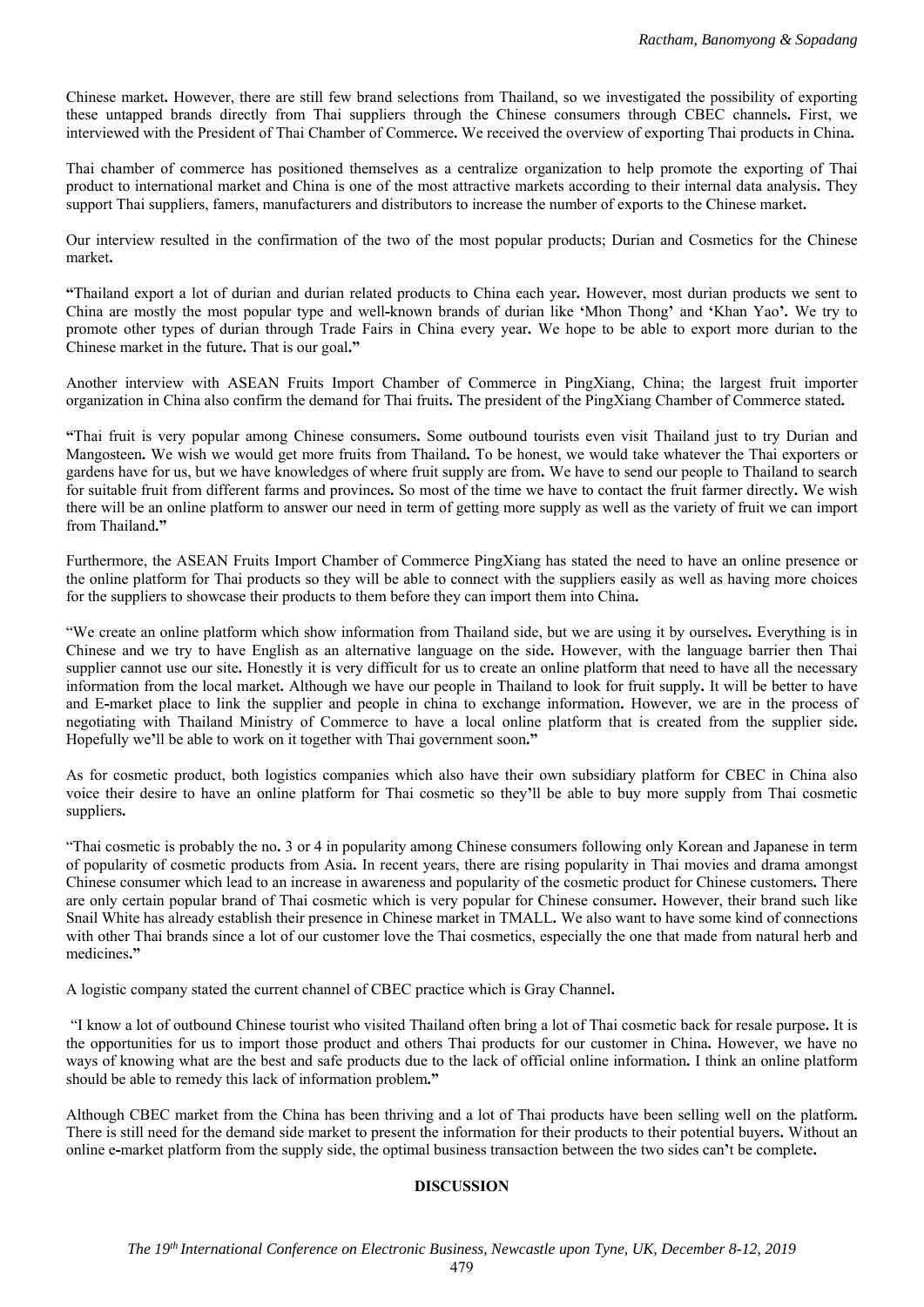In order for CBEC to thrive, both buyers and sellers need to establish a link with each other through an online platform**.** This platform to connect between supply and demand can lead to an optimal return for both party**.** By having the platform, buyers can advertise their products and give them local flavor or information where seller can also find wide variety of products that they can also promote through advertising through their channels**.** Government can also collect import tax from CBEC products and service and ensure the level of, which will benefit their people**/**consumer in the long run since by having the linkage between both platforms then provide more accountability**.** For product that**'**s being sold on their site**.** Although there are existing platforms in Thailand such as different e**-**market place for agriculture products, none are built as a platform to cater to the CBEC market**.** Most Thai platforms are small websites or very product specific platform such as agriculture products that only cater to Thai consumers or for small international business entities**.** 

Also most Thai platforms are in Thai or English which does not suit well with the buyer side**.** The discrepancy in language is also a big obstacle for both party to communicate effectively and efficiently**.** From our interview, the Chinese entity attempted to build an online platform that cater to Thai supplier, but they were unable to build an effective platform which has both Chinese and Thai language and the main medium for the site**.** Also, the integrations between local suppliers to the platform can be extremely difficult for the Supply Side platform to try to integrate all players together, since most likely they**'**ll need local knowledges and know**-**how from Thai side to help build the system**.** While Thai entities such as Thai Chamber of Commerce and Ministry of Commerce have attempted to build an online platform for their export products, it still hasn**'**t been very successful since they also lack an integration from local suppliers as well as lack the knowledge from the consumer side**.** 

Lack in technology integration also play important role for the lack of the online platform**.** Although there are some small website and product specific platforms that have been created**.** It still lack the integration system between all the relevant stakeholders on the supply side**.** Most existing platform act as a silo base where each entity would come up with their own website or platform without much integration with one another**.** Although there are attempts from government unit such as Ministry of Commerce to create an online platform for agriculture products it still lack the system integration at a macro level to connect all the party together**.** 

The issues mentioned in lack of standardized platform, language barrier and IT system integration led to a disconnectedness between the suppliers in one country and the buyers from another China**.** From our interview, most Thai products being sold on China CBEC platforms are usually from the traditional route of importing companies **)**i**.**e**.** NetEase Koala**(** or the Thai brand has a Chinese establishment in China already **)**i**.**e**.** Tmall**(.** Thus, the Chinese importers or individual consumers have little or no access to the information from the supplier side except through the traditional route of e**-**commerce**.** Hence, this lead to the non**-**optimal of the demand and supply**.** The buyer do not have enough information to make decision for the product they may want to buy**.** Therefore, we proposed that there should be a supply side e**-**market platform as well**.** This supply side market platform can consist of manufacturer, warehouse operator, products owners **)**i**.**e**.** farmers**(**, retailers, distributors and logistic companies as well as other stakeholders that will enable the buyer to be able to look at different products that they want to make transaction or import them the supply side market**.** By fulling integrate the supply side with the demand side, the twoside e**-**market platform can play an important role in promoting the CBEC activities**.** See figure 3 for the proposed Two**-**sided E**-** Market Platform**.** 



Figure 3: Two-sided E- Market Platform.

*The 19th International Conference on Electronic Business, Newcastle upon Tyne, UK, December 8-12, 2019*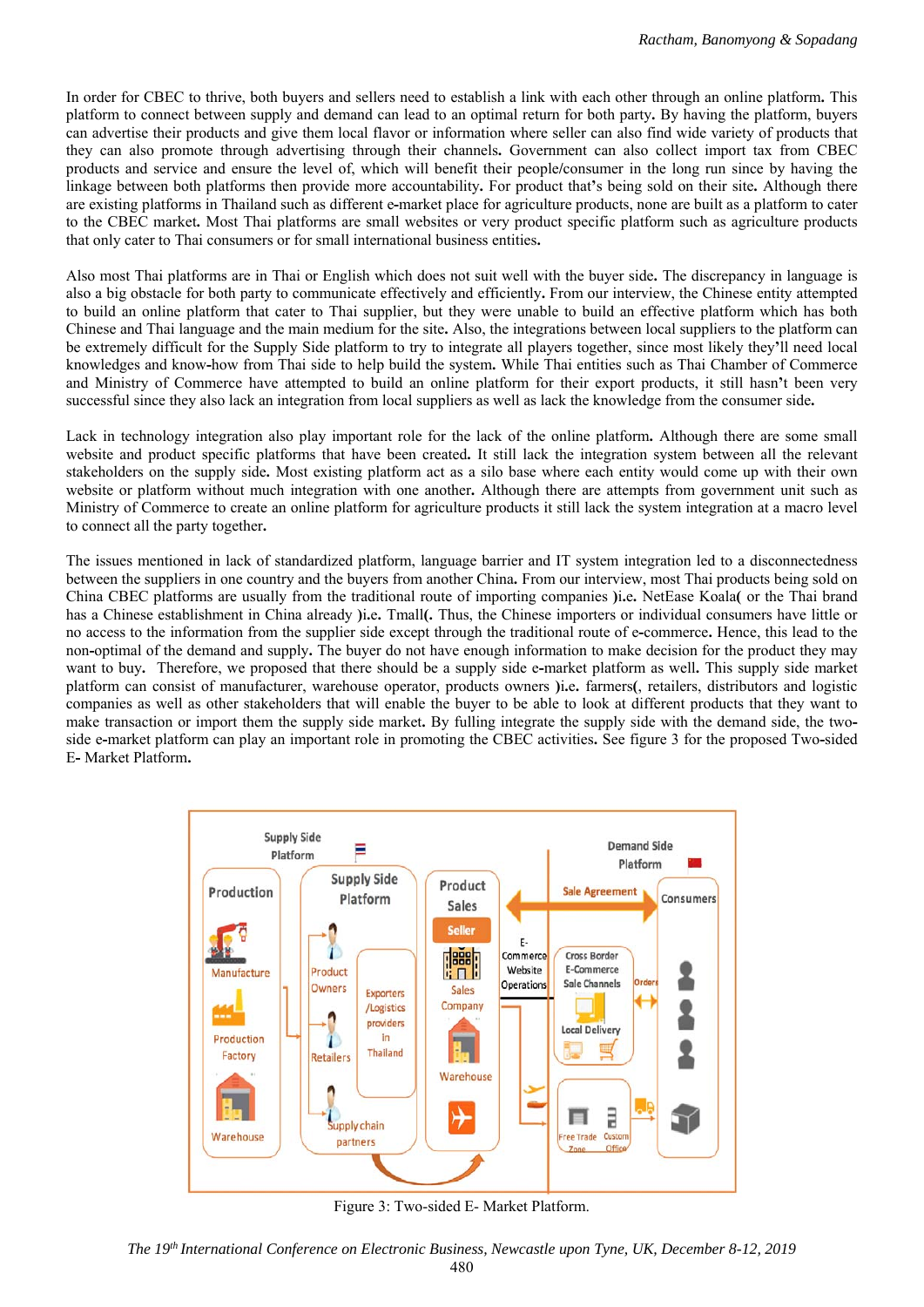By having two**-**sided market platform, stakeholders from the supply**-**side in this case Thai suppliers can plat offer products information on the online platform which then the supplier or individual customer from China can browse and shop directly from the platform**.** This will surely help to improve the awareness of the product availability where the brand doesn't have to be the most popular brand already available I the buyer**-**side e**-**market platform**.** This two**-**sided market platform will benefit both the sellers and the buyers to fully utilize the marketplace as well as serving the purpose of CBEC where a single customer can have the option to browse and choose different types of product from the seller side where without the Supply**-**side platform the buyer would have very limited resource in looking for the products they want to purchased**.**

#### **CONCLUSION**

CBEC provide tremendous opportunities for both seller and buyer to conduct e**-**commerce transactions**.** However, current form of CBEC in China has only a one**-**sided online platform mainly from the buyer side**.** To be able to fully utilized the CBEC original purpose of having the product flow freely from the supplier to the buyers through international market channels, a two**-**sided CBEC platform must be develop by having the e**-**market platform on both sides**.** In order for a supply**-**side CBEC platform to be built the following issues must be investigated and improve**.** The relevant issues are as follow**:**

1**(** Government support **–** For the buyer**-**side CBEC platform, the Chinese government has been supporting in building the CBEC platform by supporting with building the bonded warehouse in 15 pilot zones around China**.** Also, they have been lowering the import tax for some of the products that is bought through CBEC channel**.** By having the government support the size of CBEC platform grew significantly and will continue to grow in the future**.** For the supply**-**side platform the government such as Thai government need to create a unify CBEC platform where Thai suppliers can have their products display on the platform so the buyers will have the opportunity to look through the product and create transaction**.**

2**(** Supply Chain Coordination **–** The two**-**sided CBEC platform which link the seller with the buyers in another country should employ end**-**to**-**end Supply Chain Coordination where seller can sell their product directly from their location**.** For examples, a Thai cosmetic producer should be able to ship their product to Chinese consumers by having a full service end**-**to**-**end IT integration for the whole transactions**.** 

3**(** Online Platform Design **–** in order for CBEC platform to work both the online system should be able to communicate clearly**.** For example, the seller**-**side platform must have the language such as Chinese and English for the products**.** This will lead to the better understanding between seller and buy by getting rid of the language barriers between the two sides**.** 

4**(** CBEC Consumer Marketing Strategies **–** in order for the seller to sell their products, they must understand their buyers**.**  Thus an in**-**depth analysis of their customers will be needed in order for the seller to understand what type of product they can sell and what price point**.** 

#### **Theoretical and Practical Contributions**

This study made two types of contributions**.** First by advancing the understanding of the two**-**sided market platform by applying it to the CBEC platform in China can help further the understanding of both supply and demand side especially in the IT integration and supply chain coordination**.** A practical contribution.

#### **LIMITATION**

This study was only conducted in two countries; China and Thailand**.** There are other possibility to explore especially ASEAN regions where China import a lot of their products into their country.

#### **REFERENCE**

Benabdellah, A. C., Benghabrit, A., & Bouhaddou, I. (2016, November). Big data for supply chain management: opportunities and challenges. In 2016 IEEE/ACS 13th International Conference of Computer Systems and Applications (AICCSA) (pp. 1-6). IEEE.

Bi, Z., & Cochran, D. (2014). Big data analytics with applications. Journal of Management Analytics, 1(4), 249-265.

- e-Marketer )2019(. E-Commerce Market Reports 2019. Retrieve from https://www.emarketer.com (accessed 27 September 2019).
- Gomez, E., Martens, B., & Turlea, G. (2013). Drivers and impediments for cross-border e-commerce in the eu (No. 2013-02). Joint Research Centre (Seville site).
- Ho, S. C., Kauffman, R. J., & Liang, T. P. )2008(. A growth-theoretic empirical analysis of simultaneity in cross-national e-commerce development. In Proceedings of the 41st Annual Hawaii International Conference on System Sciences )pp. 410-410(. IEEE.
- PwC )2018(. China's next retail disruption: End-to-end value chain digitisation. Global Consumer Insights Survey 2018 China Report*.* Retrieved from https://www.pwchk.com/ (accessed 27 September 2019).
- Wismer, S., & Rasek, A. )2017(. Market definition in multisided markets. Retrieved from http://www.oecd.org/officialdocuments/publicdisplaydocumentpdf/?cote=DAF/COMP/WD%282017%2933/FINAL&doc Language=En (accessed 27 September 2019).